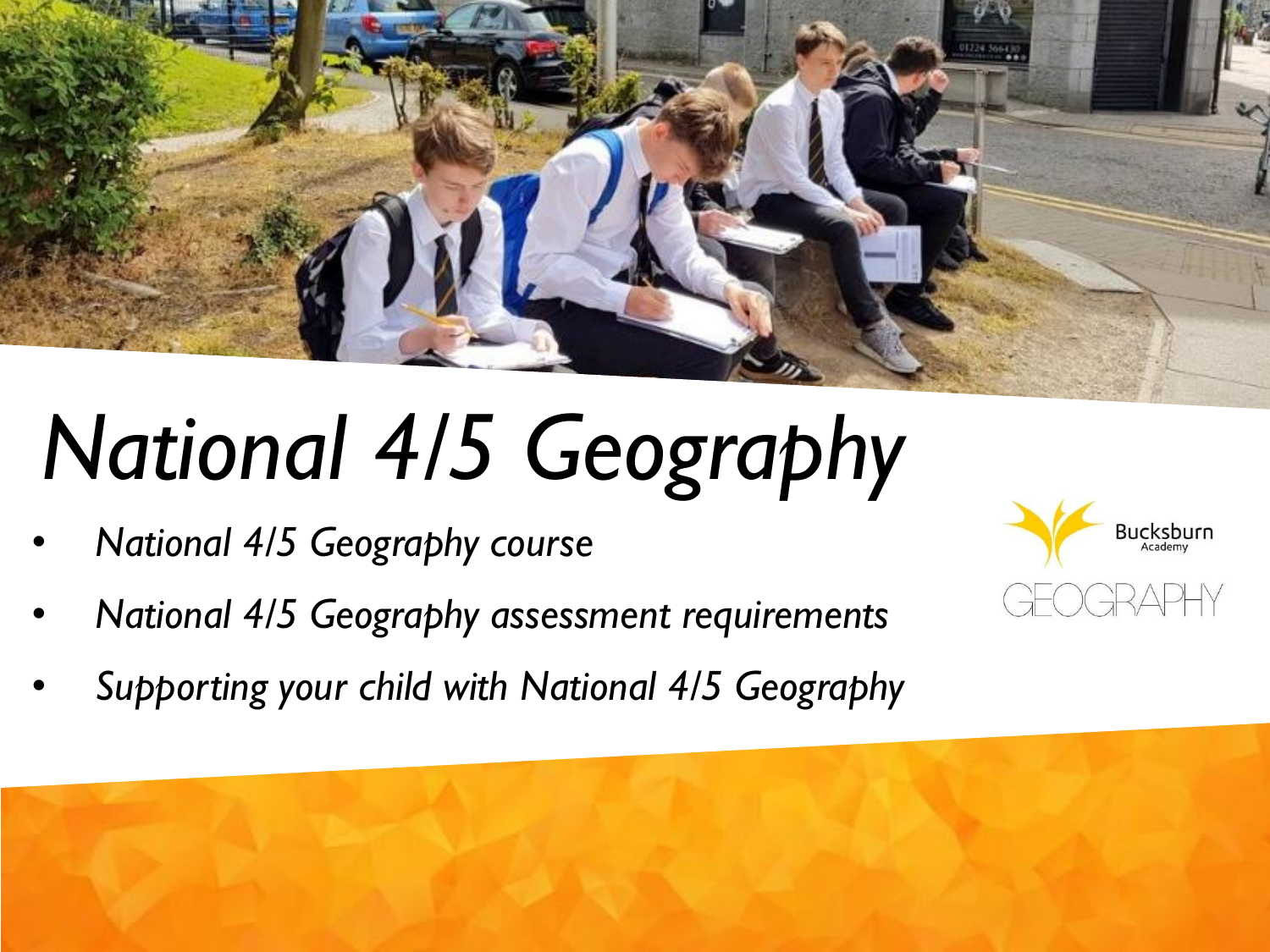

## *Physical Environments*

- *Glaciation*
- *Coasts Weather*

## *Human Environments*

• *Urban*

• *Rural*

• *Population + Development*

## *Global Issues*

- *Climate Change*
- *Health*





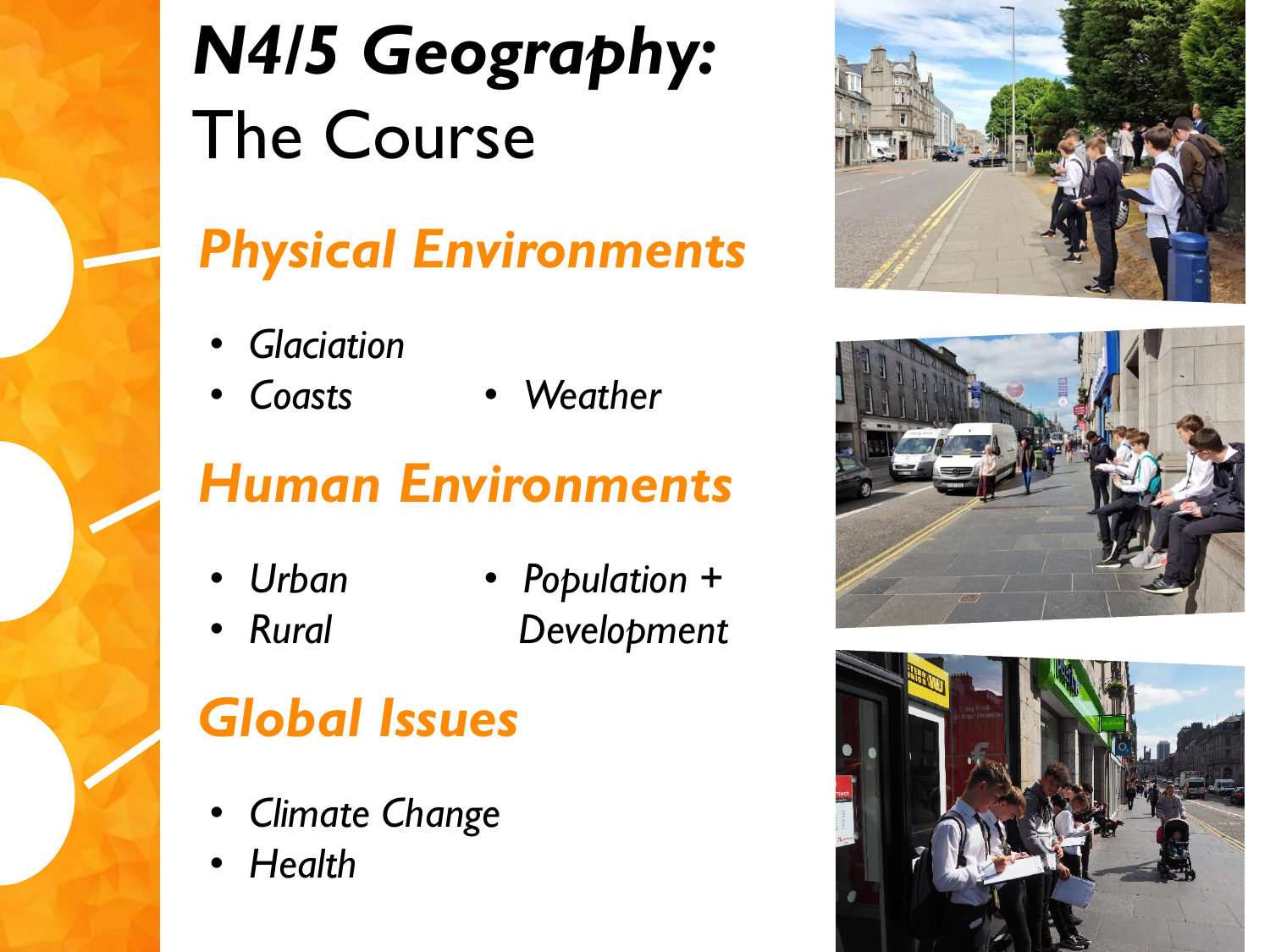## *N4/5 Geography:*  Assessment Requirements

### *N4 Added Value Unit*

*Based on urban fieldwork to be completed in the New Year. Students will then process data and complete a write up.*

## *N5 Assignment*

*To be sat in March 2020 Fieldwork will be completed in the New Year. It is worth 20 marks (20% of final mark)*

### *N5 Exam*

*Tuesday 28th April 2020 13.00 – 15.20 (2hrs 20mins) 80 marks (80% of final mark)*



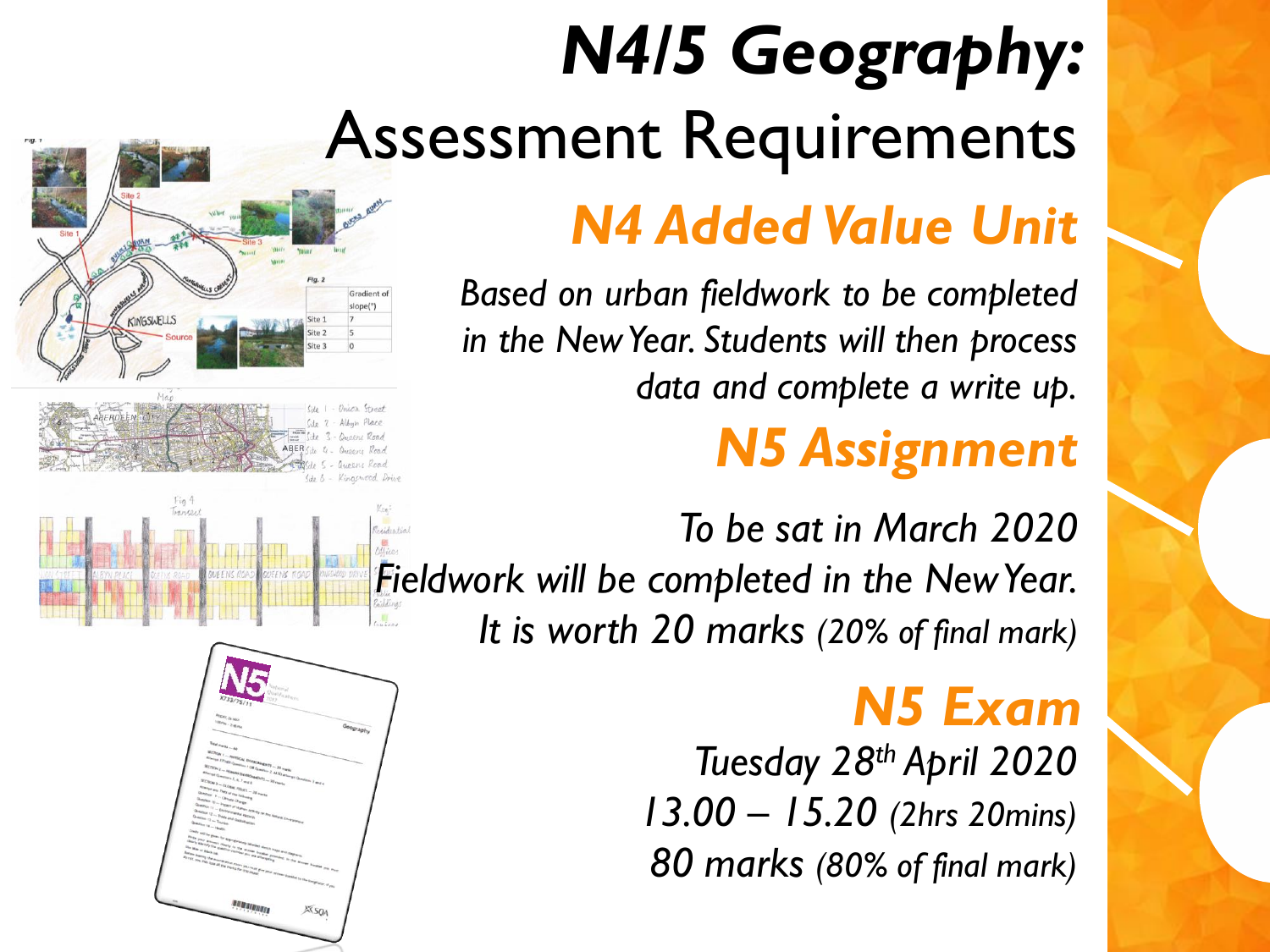## **ASSIGNMENT**





Describe **two** research methods you used to collect information about your topic or issue **6 MARKS**

### **FINDINGS / CONCLUSION**

- i. Describe and explain, in detail, the main findings of your research. You must include reference to the Processed Information you have brought into the assessment.
- ii. State what conclusions you have reached about your topic or issue.

#### **14 MARKS**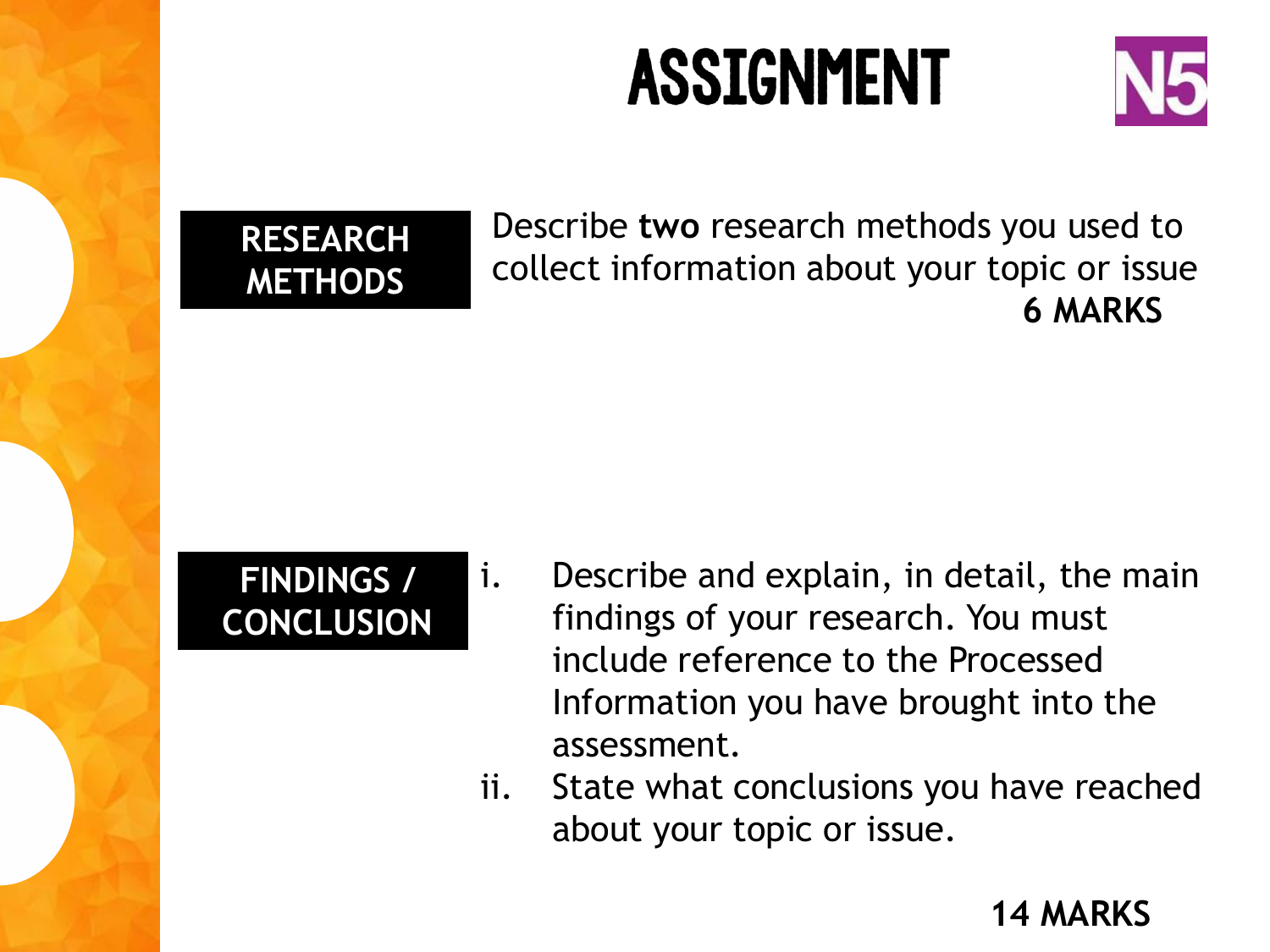## *Missed a few lessons and need to catch up?*

Humanities operate an open door policy at lunchtime – pupils are encouraged to pop in for extra support.

Alternatively, all resources are uploaded onto Google Classroom



Google<br>Classroom

<https://classroom.google.com/c/Mzc2MjczMzI1OTJa>